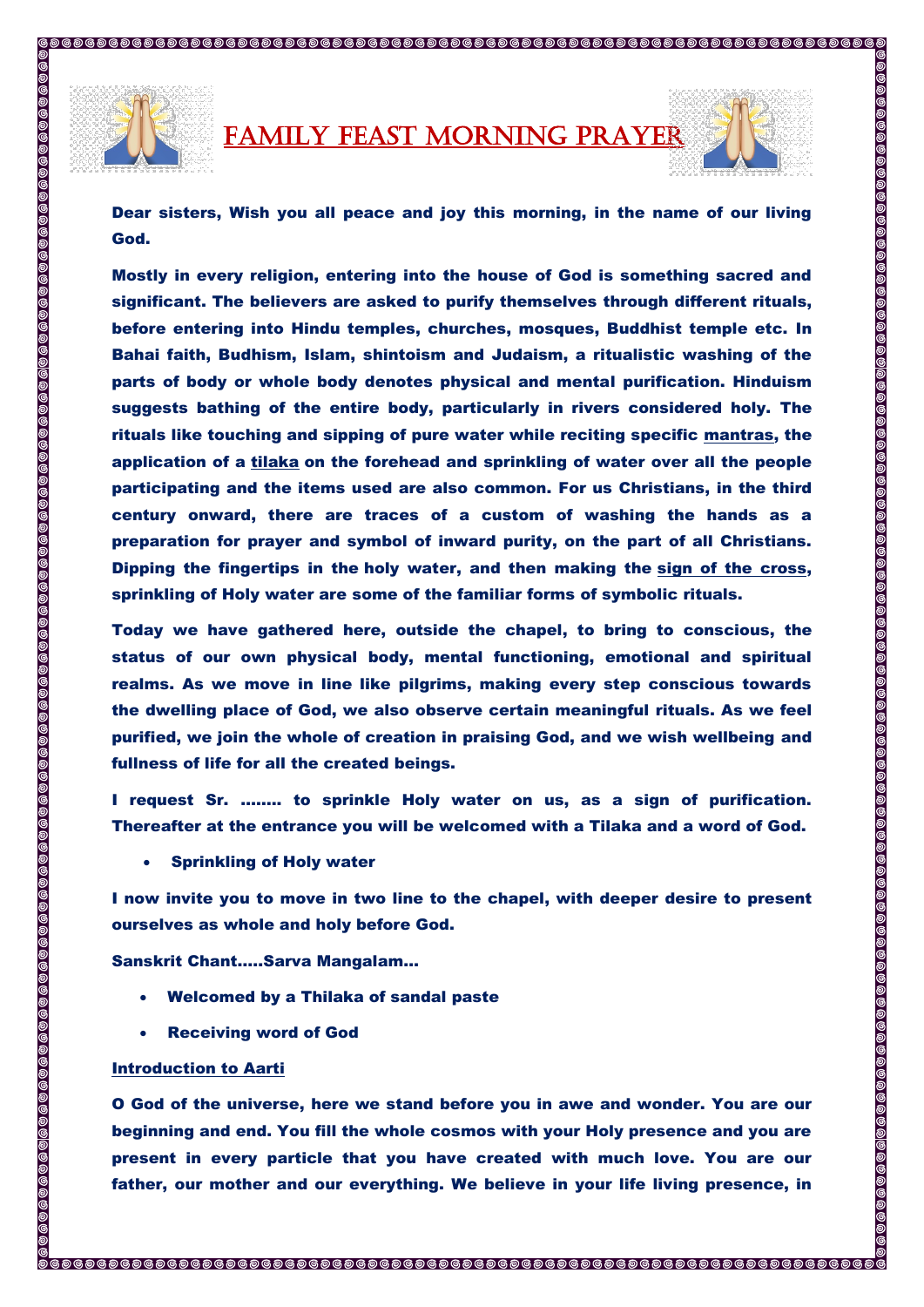depth knowledge of us all and supreme power of love. Every fibre of our being long to rise up and pay homage to you, O God.

Aarti…….Sachithanda….

 $\circledcirc$ 

00000000

- Creator Spirit
- Introduction to occasion
- Song……………..
- Scripture reading: I Corinthians 12:??

The Apostle Paul compares the church to a human body. Like a human body, the body of Christ is made up of many parts. Paul writes, "some of us are Jews, some are gentiles, some are slaves, some are free. But all are baptized into one body by one spirit and we all share the same spirit. Each part of the body brings a different perspective, a different understanding and has a different role to play. But no part can function on its own and all must work together to survive. The intricacies of every organ is marvellous and significant, so also every individual in a community. Even in the tremendous diversity of the body, by God's power there is harmony and unity. In our differences we are called to believe in God's power that we can fathom the bridging of our differences. We are committed to Jesus' commandment to love one another. In Paul's words, "The eye can never say to the hand, 'I don't need you, the head cant' say to the feet, "I don't need you". Together we make the body whole. It is only when we consciously align ourselves to the greater purpose of our existence together, we can say we reflect the body of Christ. Though different, we mirror Jesus in our one common mission. Hence we can rightly say that we are called to celebrate communion in all the aspects. Jesus constantly tells to each one of us, "You are my hands, feet, eyes, ears and mouth through which I long to reach out to many. I need you, I need your heart I need all of you to make known the love of the Father to the whole nations and bring everyone to communion.

Let this moment of our payer, affirm our call to be another Christ to the world. In a symbolic manner, we shall now rejoin the missing body parts in the picture of Jesus, promising our faithfulness to be part of Him.

1. Heart

Lord, as we come before you with this heart, we promise to make your heart our own… to love every one like you and to feel with all those who are in great need of acceptance, understanding and compassion. Let your love flow through us.